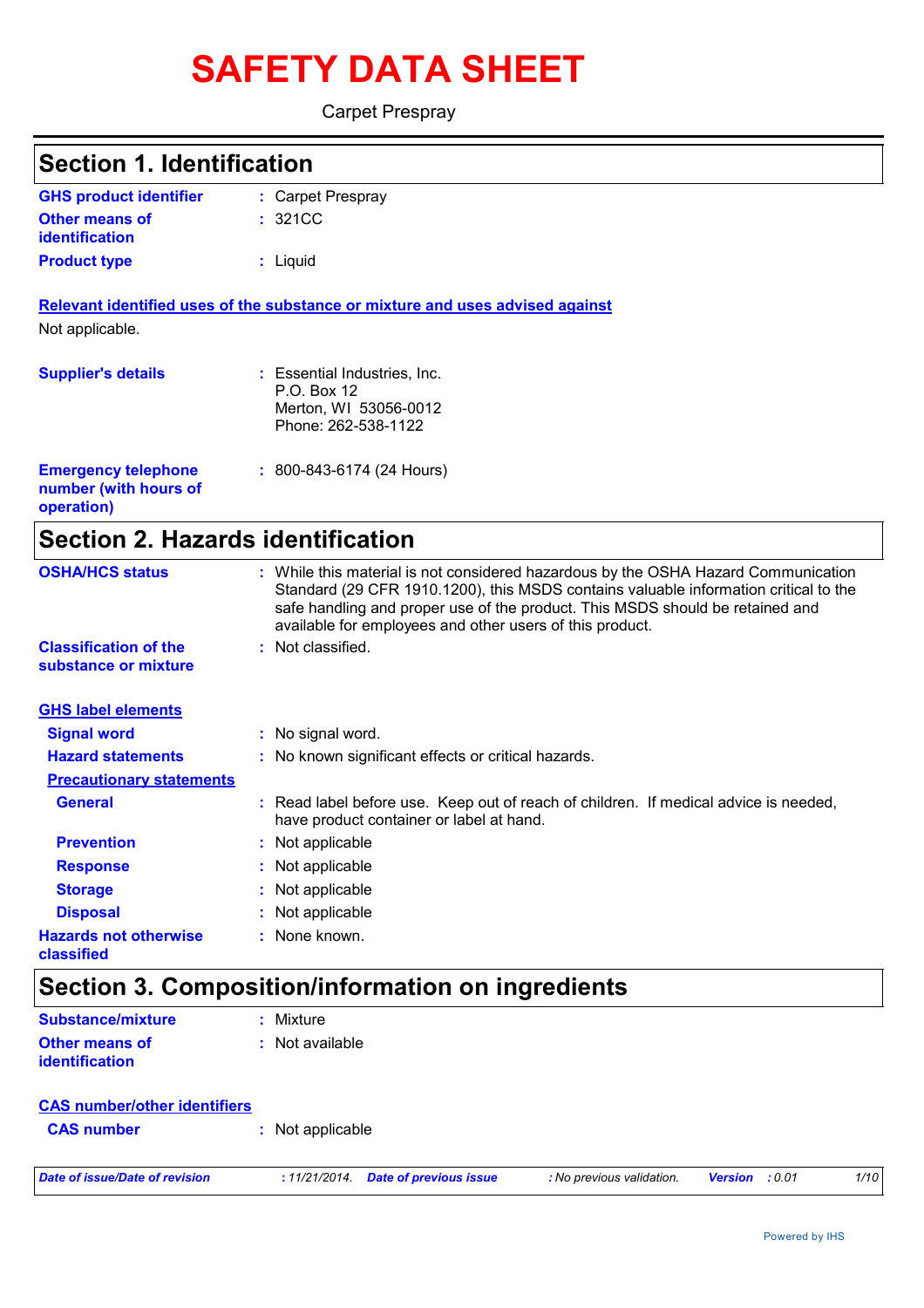### **Section 3. Composition/information on ingredients**

**Product code :** 321CC

| <b>Ingredient name</b> | <b>CAS number</b> |
|------------------------|-------------------|
| 2-butoxyethanol        | 111-76-2          |

Any concentration shown as a range is to protect confidentiality or is due to batch variation.

**There are no additional ingredients present which, within the current knowledge of the supplier and in the concentrations applicable, are classified as hazardous to health or the environment and hence require reporting in this section.**

**Occupational exposure limits, if available, are listed in Section 8.**

### **Section 4. First aid measures**

#### **Description of necessary first aid measures**

| <b>Eye contact</b>  | : Immediately flush eyes with plenty of water, occasionally lifting the upper and lower<br>eyelids. Check for and remove any contact lenses. Get medical attention if irritation<br>occurs.                                                                                                                                                            |
|---------------------|--------------------------------------------------------------------------------------------------------------------------------------------------------------------------------------------------------------------------------------------------------------------------------------------------------------------------------------------------------|
| <b>Inhalation</b>   | : Remove victim to fresh air and keep at rest in a position comfortable for breathing. Get<br>medical attention if symptoms occur.                                                                                                                                                                                                                     |
| <b>Skin contact</b> | : Flush contaminated skin with plenty of water. Remove contaminated clothing and<br>shoes. Get medical attention if symptoms occur.                                                                                                                                                                                                                    |
| <b>Ingestion</b>    | : Wash out mouth with water. Remove victim to fresh air and keep at rest in a position<br>comfortable for breathing. If material has been swallowed and the exposed person is<br>conscious, give small quantities of water to drink. Do not induce vomiting unless<br>directed to do so by medical personnel. Get medical attention if symptoms occur. |

#### **Most important symptoms/effects, acute and delayed**

| <b>Potential acute health effects</b>                                                |                                                                                                                                |  |
|--------------------------------------------------------------------------------------|--------------------------------------------------------------------------------------------------------------------------------|--|
| Eye contact                                                                          | : No known significant effects or critical hazards.                                                                            |  |
| <b>Inhalation</b>                                                                    | : No known significant effects or critical hazards.                                                                            |  |
| <b>Skin contact</b>                                                                  | : No known significant effects or critical hazards.                                                                            |  |
| <b>Ingestion</b>                                                                     | : No known significant effects or critical hazards.                                                                            |  |
| <b>Over-exposure signs/symptoms</b>                                                  |                                                                                                                                |  |
| Eye contact                                                                          | : No specific data.                                                                                                            |  |
| <b>Inhalation</b>                                                                    | : No specific data.                                                                                                            |  |
| <b>Skin contact</b>                                                                  | : No specific data.                                                                                                            |  |
| <b>Ingestion</b>                                                                     | : No specific data.                                                                                                            |  |
|                                                                                      |                                                                                                                                |  |
| Indication of immediate medical attention and special treatment needed, if necessary |                                                                                                                                |  |
| Notes to physician                                                                   | : Treat symptomatically. Contact poison treatment specialist immediately if large<br>quantities have been ingested or inhaled. |  |
| <b>Specific treatments</b>                                                           | : No specific treatment.                                                                                                       |  |
| <b>Protection of first-aiders</b>                                                    | : No action shall be taken involving any personal risk or without suitable training.                                           |  |

#### **See toxicological information (Section 11)**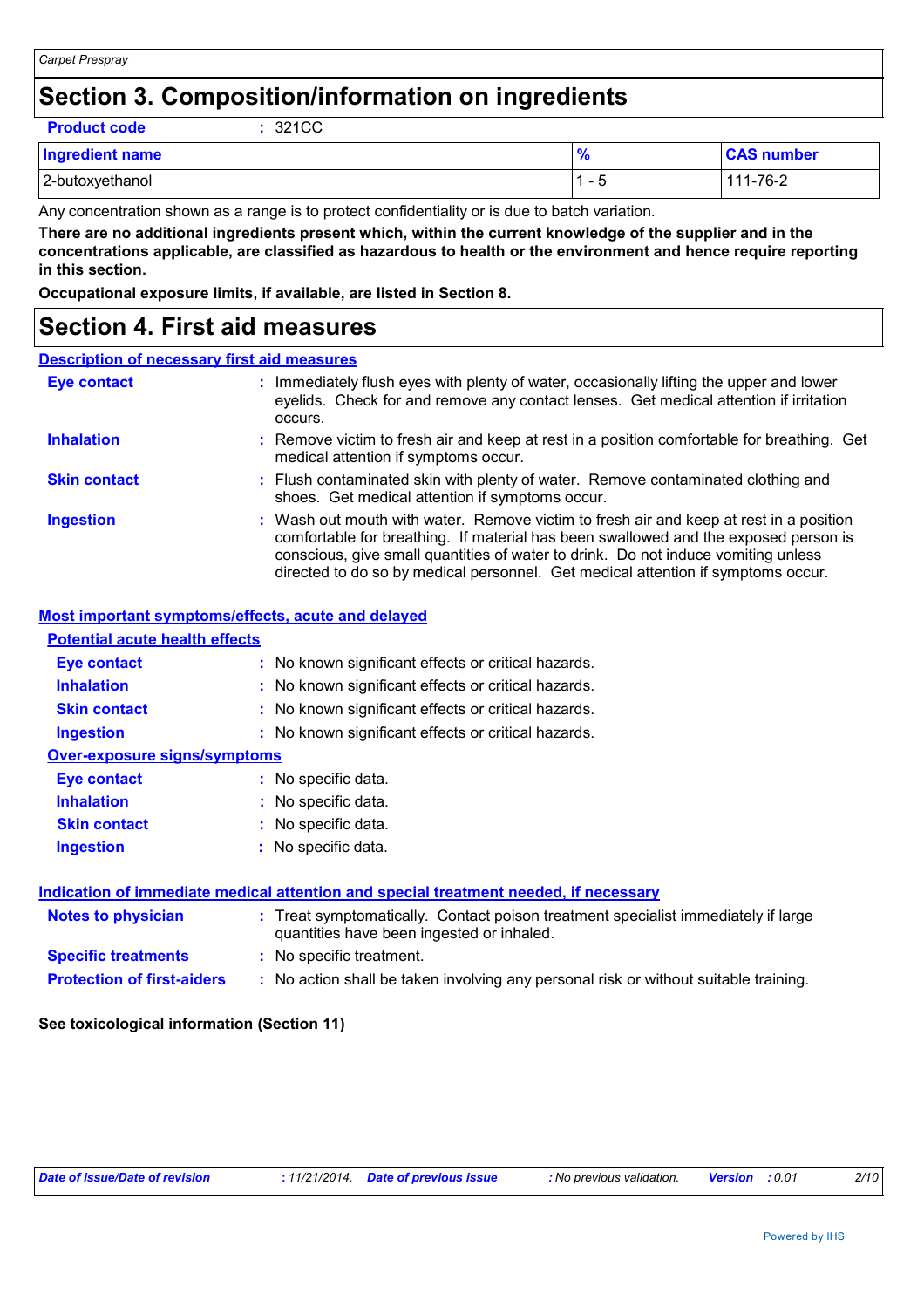## **Section 5. Fire-fighting measures**

| <b>Extinguishing media</b>                               |                                                                                                                                                                                                     |
|----------------------------------------------------------|-----------------------------------------------------------------------------------------------------------------------------------------------------------------------------------------------------|
| <b>Suitable extinguishing</b><br>media                   | : Use an extinguishing agent suitable for the surrounding fire.                                                                                                                                     |
| <b>Unsuitable extinguishing</b><br>media                 | : None known.                                                                                                                                                                                       |
| <b>Specific hazards arising</b><br>from the chemical     | : In a fire or if heated, a pressure increase will occur and the container may burst.                                                                                                               |
| <b>Hazardous thermal</b><br>decomposition products       | Decomposition products may include the following materials:<br>carbon dioxide<br>carbon monoxide<br>sulfur oxides<br>phosphorus oxides<br>metal oxide/oxides                                        |
| <b>Special protective actions</b><br>for fire-fighters   | : Promptly isolate the scene by removing all persons from the vicinity of the incident if<br>there is a fire. No action shall be taken involving any personal risk or without suitable<br>training. |
| <b>Special protective</b><br>equipment for fire-fighters | Fire-fighters should wear appropriate protective equipment and self-contained breathing<br>apparatus (SCBA) with a full face-piece operated in positive pressure mode.                              |

## **Section 6. Accidental release measures**

|                                                              | <b>Personal precautions, protective equipment and emergency procedures</b>                                                                                                                                                                                                                                                                                                                                                                                                                                                                                                               |  |  |
|--------------------------------------------------------------|------------------------------------------------------------------------------------------------------------------------------------------------------------------------------------------------------------------------------------------------------------------------------------------------------------------------------------------------------------------------------------------------------------------------------------------------------------------------------------------------------------------------------------------------------------------------------------------|--|--|
| For non-emergency<br>personnel                               | : No action shall be taken involving any personal risk or without suitable training.<br>Evacuate surrounding areas. Keep unnecessary and unprotected personnel from<br>entering. Do not touch or walk through spilled material. Put on appropriate personal<br>protective equipment.                                                                                                                                                                                                                                                                                                     |  |  |
|                                                              | For emergency responders : If specialised clothing is required to deal with the spillage, take note of any information<br>in Section 8 on suitable and unsuitable materials. See also the information in "For non-<br>emergency personnel".                                                                                                                                                                                                                                                                                                                                              |  |  |
| <b>Environmental precautions</b>                             | : Avoid dispersal of spilled material and runoff and contact with soil, waterways, drains<br>and sewers. Inform the relevant authorities if the product has caused environmental<br>pollution (sewers, waterways, soil or air).                                                                                                                                                                                                                                                                                                                                                          |  |  |
| <b>Methods and materials for containment and cleaning up</b> |                                                                                                                                                                                                                                                                                                                                                                                                                                                                                                                                                                                          |  |  |
| <b>Small spill</b>                                           | : Stop leak if without risk. Move containers from spill area. Dilute with water and mop up<br>if water-soluble. Alternatively, or if water-insoluble, absorb with an inert dry material and<br>place in an appropriate waste disposal container. Dispose of via a licensed waste<br>disposal contractor.                                                                                                                                                                                                                                                                                 |  |  |
| <b>Large spill</b>                                           | Stop leak if without risk. Move containers from spill area. Prevent entry into sewers,<br>water courses, basements or confined areas. Wash spillages into an effluent treatment<br>plant or proceed as follows. Contain and collect spillage with non-combustible,<br>absorbent material e.g. sand, earth, vermiculite or diatomaceous earth and place in<br>container for disposal according to local regulations (see Section 13). Dispose of via a<br>licensed waste disposal contractor. Note: see Section 1 for emergency contact<br>information and Section 13 for waste disposal. |  |  |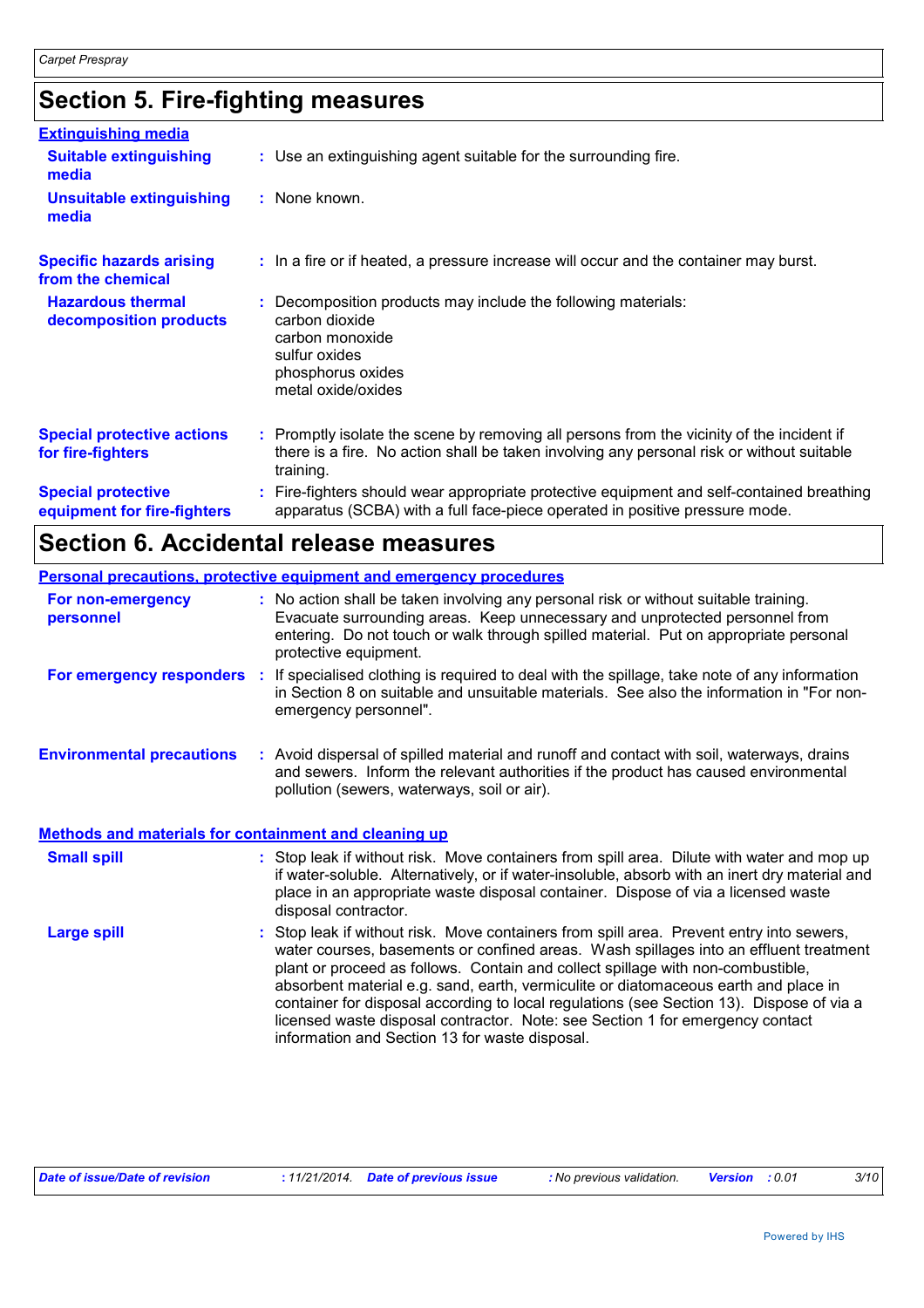## **Section 7. Handling and storage**

| <b>Precautions for safe handling</b>                                             |                                                                                                                                                                                                                                                                                                                                                                                                                                                                                              |
|----------------------------------------------------------------------------------|----------------------------------------------------------------------------------------------------------------------------------------------------------------------------------------------------------------------------------------------------------------------------------------------------------------------------------------------------------------------------------------------------------------------------------------------------------------------------------------------|
| <b>Protective measures</b>                                                       | : Put on appropriate personal protective equipment (see Section 8).                                                                                                                                                                                                                                                                                                                                                                                                                          |
| <b>Advice on general</b><br>occupational hygiene                                 | : Eating, drinking and smoking should be prohibited in areas where this material is<br>handled, stored and processed. Workers should wash hands and face before eating,<br>drinking and smoking. Remove contaminated clothing and protective equipment before<br>entering eating areas. See also Section 8 for additional information on hygiene<br>measures.                                                                                                                                |
| <b>Conditions for safe storage,</b><br>including any<br><b>incompatibilities</b> | : Store in accordance with local regulations. Store in original container protected from<br>direct sunlight in a dry, cool and well-ventilated area, away from incompatible materials<br>and food and drink. Keep container tightly closed and sealed until ready for use.<br>Containers that have been opened must be carefully resealed and kept upright to<br>prevent leakage. Do not store in unlabeled containers. Use appropriate containment to<br>avoid environmental contamination. |

## **Section 8. Exposure controls/personal protection**

#### **Control parameters**

#### **Occupational exposure limits**

| <b>Ingredient name</b> | <b>Exposure limits</b>                                                                                                                                                                                                                                                                                                                                                                                                                                    |
|------------------------|-----------------------------------------------------------------------------------------------------------------------------------------------------------------------------------------------------------------------------------------------------------------------------------------------------------------------------------------------------------------------------------------------------------------------------------------------------------|
| 2-butoxyethanol        | ACGIH TLV (United States, 6/2013).<br>TWA: 20 ppm 8 hours.<br>OSHA PEL 1989 (United States, 3/1989).<br>Absorbed through skin.<br>TWA: 25 ppm 8 hours.<br>TWA: $120 \text{ mg/m}^3$ 8 hours.<br>NIOSH REL (United States, 10/2013).<br>Absorbed through skin.<br>TWA: 5 ppm 10 hours.<br>TWA: $24 \text{ mg/m}^3$ 10 hours.<br>OSHA PEL (United States, 2/2013).<br>Absorbed through skin.<br>TWA: 50 ppm 8 hours.<br>TWA: 240 mg/m <sup>3</sup> 8 hours. |

| <b>Appropriate engineering</b><br><b>controls</b> | : Good general ventilation should be sufficient to control worker exposure to airborne<br>contaminants.                                                                                                                                                                                                                                                                                           |  |
|---------------------------------------------------|---------------------------------------------------------------------------------------------------------------------------------------------------------------------------------------------------------------------------------------------------------------------------------------------------------------------------------------------------------------------------------------------------|--|
| <b>Environmental exposure</b><br><b>controls</b>  | : Emissions from ventilation or work process equipment should be checked to ensure<br>they comply with the requirements of environmental protection legislation. In some<br>cases, fume scrubbers, filters or engineering modifications to the process equipment<br>will be necessary to reduce emissions to acceptable levels.                                                                   |  |
| <b>Individual protection measures</b>             |                                                                                                                                                                                                                                                                                                                                                                                                   |  |
| <b>Hygiene measures</b>                           | : Wash hands, forearms and face thoroughly after handling chemical products, before<br>eating, smoking and using the lavatory and at the end of the working period.<br>Appropriate techniques should be used to remove potentially contaminated clothing.<br>Wash contaminated clothing before reusing. Ensure that eyewash stations and safety<br>showers are close to the workstation location. |  |
| <b>Eye/face protection</b>                        | : Safety eyewear complying with an approved standard should be used when a risk<br>assessment indicates this is necessary to avoid exposure to liquid splashes, mists,<br>gases or dusts. If contact is possible, the following protection should be worn, unless<br>the assessment indicates a higher degree of protection: safety glasses with side-<br>shields.                                |  |
| Date of issue/Date of revision                    | <b>Date of previous issue</b><br>: No previous validation.<br>4/10<br>:11/21/2014.<br><b>Version</b><br>: 0.01                                                                                                                                                                                                                                                                                    |  |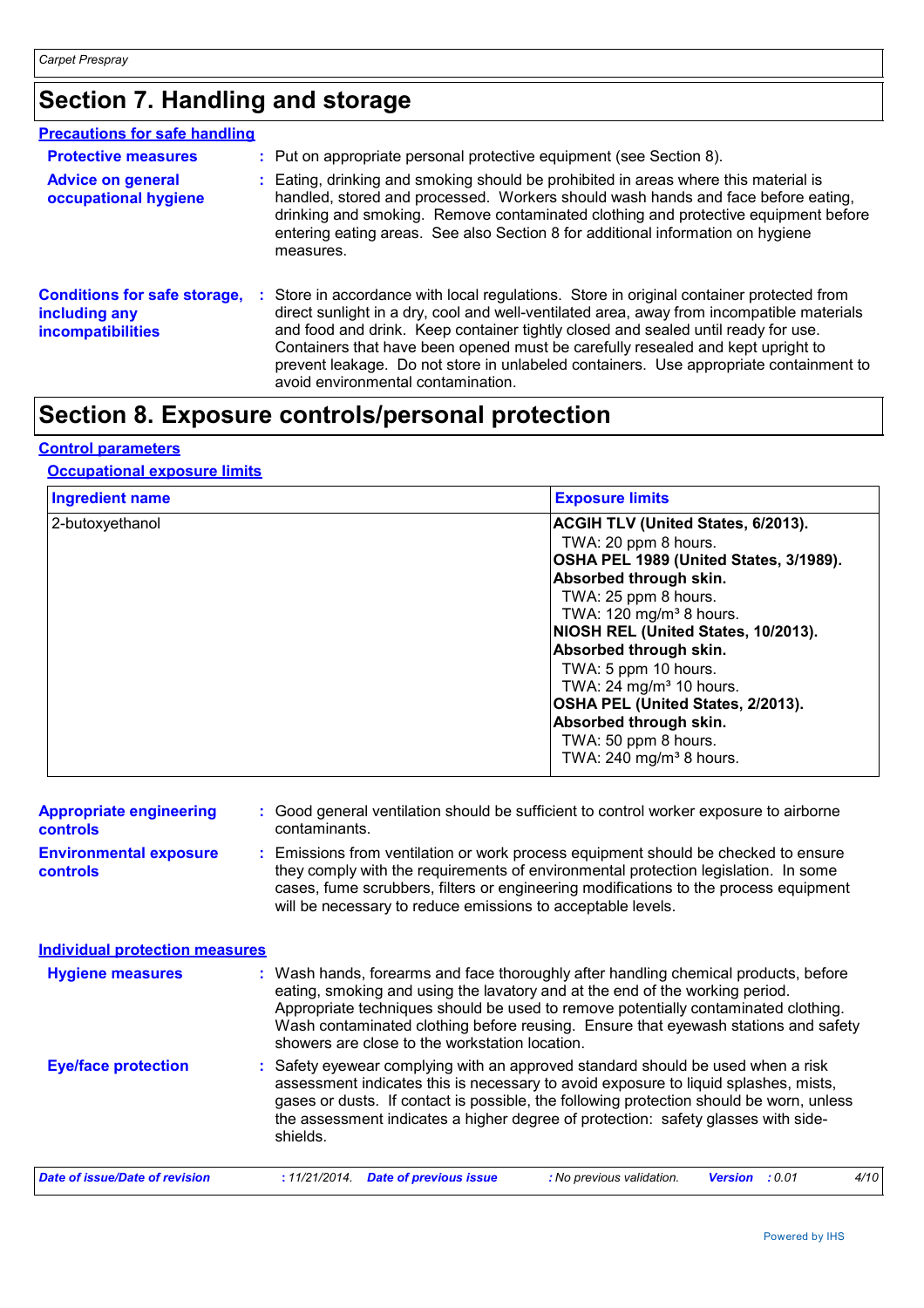## **Section 8. Exposure controls/personal protection**

| <b>Skin protection</b>        |                                                                                                                                                                                                                                                                                                                            |
|-------------------------------|----------------------------------------------------------------------------------------------------------------------------------------------------------------------------------------------------------------------------------------------------------------------------------------------------------------------------|
| <b>Hand protection</b>        | : Chemical-resistant, impervious gloves complying with an approved standard should be<br>worn at all times when handling chemical products if a risk assessment indicates this is<br>necessary.                                                                                                                            |
| <b>Body protection</b>        | : Personal protective equipment for the body should be selected based on the task being<br>performed and the risks involved and should be approved by a specialist before<br>handling this product.                                                                                                                        |
| <b>Other skin protection</b>  | : Appropriate footwear and any additional skin protection measures should be selected<br>based on the task being performed and the risks involved and should be approved by a<br>specialist before handling this product.                                                                                                  |
| <b>Respiratory protection</b> | : Use a properly fitted, air-purifying or air-fed respirator complying with an approved<br>standard if a risk assessment indicates this is necessary. Respirator selection must be<br>based on known or anticipated exposure levels, the hazards of the product and the safe<br>working limits of the selected respirator. |

## **Section 9. Physical and chemical properties**

| <b>Appearance</b>                                 |                                                                                                                                                 |
|---------------------------------------------------|-------------------------------------------------------------------------------------------------------------------------------------------------|
| <b>Physical state</b>                             | : Liquid                                                                                                                                        |
| <b>Color</b>                                      | : Green                                                                                                                                         |
| <b>Odor</b>                                       | <b>Country Fresh</b>                                                                                                                            |
| <b>Odor threshold</b>                             | : Not available                                                                                                                                 |
| pH                                                | $\div$ 9.5 to 10.5                                                                                                                              |
| <b>Melting point</b>                              | : $0^{\circ}$ C (32 $^{\circ}$ F)                                                                                                               |
| <b>Boiling point</b>                              | : $100^{\circ}$ C (212 $^{\circ}$ F)                                                                                                            |
| <b>Flash point</b>                                | : Closed cup: >93.334°C (>200°F)                                                                                                                |
| <b>Evaporation rate</b>                           | : Not available                                                                                                                                 |
| <b>Flammability (solid, gas)</b>                  | : Not available                                                                                                                                 |
| Lower and upper explosive<br>(flammable) limits   | : Not available                                                                                                                                 |
| <b>Vapor pressure</b>                             | $:$ <4 kPa (<30 mm Hg) [room temperature]                                                                                                       |
| <b>Vapor density</b>                              | : $<$ 1 [Air = 1]                                                                                                                               |
| <b>Specific gravity</b>                           | : $1.06$ g/cm <sup>3</sup>                                                                                                                      |
| <b>Solubility</b>                                 | : Not available                                                                                                                                 |
| <b>Partition coefficient: n-</b><br>octanol/water | : Not available                                                                                                                                 |
| <b>Auto-ignition temperature</b>                  | : Not available                                                                                                                                 |
| <b>Viscosity</b>                                  | : Not available                                                                                                                                 |
| <b>VOC content</b>                                | $: 1.8\%$                                                                                                                                       |
|                                                   | VOCs are calculated following the requirements under 40 CFR, Part 59, Subpart C for Consumer Products and Subpart D for Architectural Coatings. |

## **Section 10. Stability and reactivity**

| <b>Reactivity</b>                                   |                                                                                   | : No specific test data related to reactivity available for this product or its ingredients. |  |  |  |
|-----------------------------------------------------|-----------------------------------------------------------------------------------|----------------------------------------------------------------------------------------------|--|--|--|
| <b>Chemical stability</b>                           | : The product is stable.                                                          |                                                                                              |  |  |  |
| <b>Possibility of hazardous</b><br><b>reactions</b> | : Under normal conditions of storage and use, hazardous reactions will not occur. |                                                                                              |  |  |  |
| Date of issue/Date of revision                      | <b>Date of previous issue</b><br>: No previous validation.<br>:11/21/2014.        | 5/10<br><b>Version</b> : 0.01                                                                |  |  |  |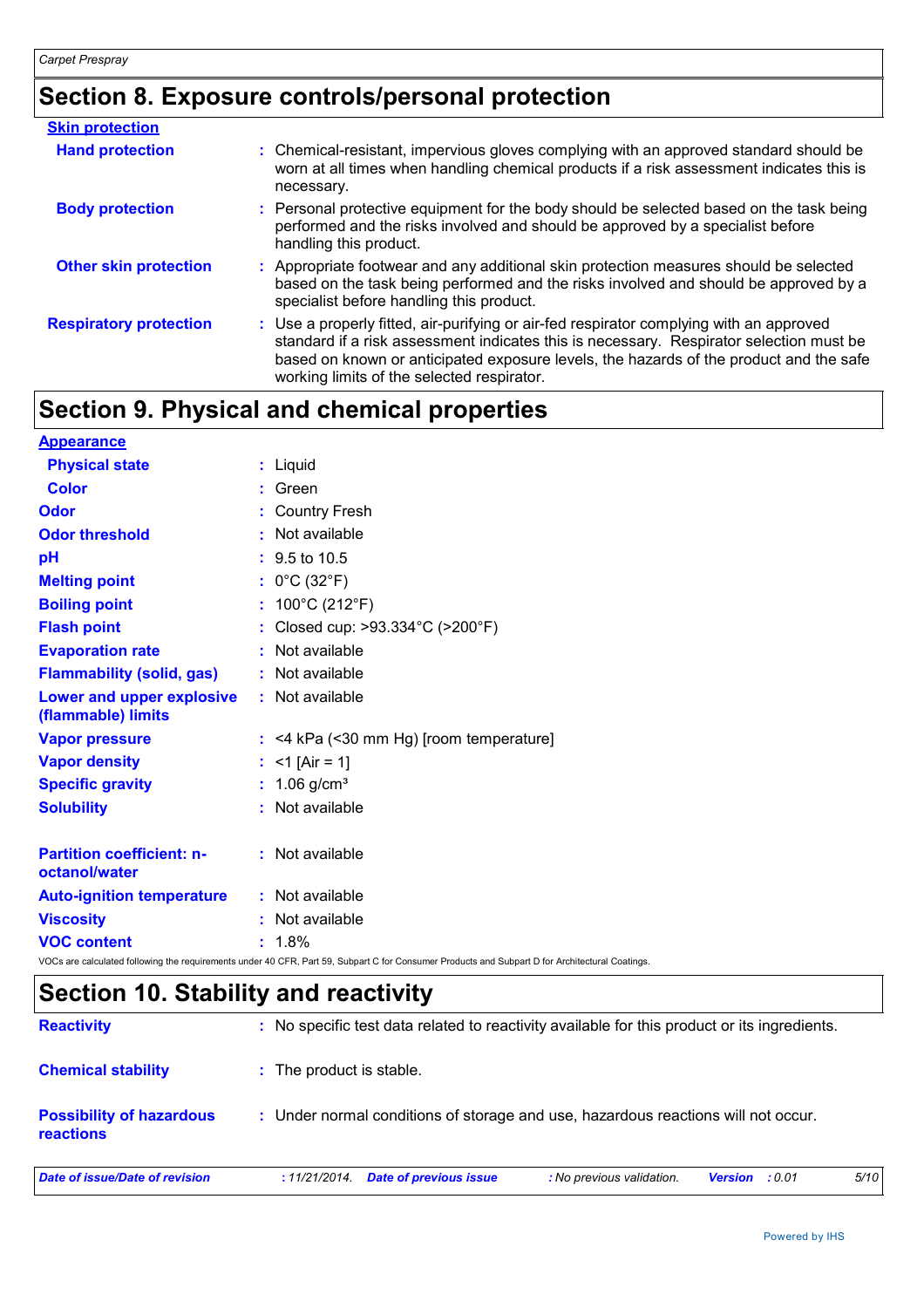## **Section 10. Stability and reactivity**

| <b>Conditions to avoid</b> |  | : No specific data. |  |
|----------------------------|--|---------------------|--|
|----------------------------|--|---------------------|--|

#### : No specific data. **Incompatible materials :**

**Hazardous decomposition products** Under normal conditions of storage and use, hazardous decomposition products should **:** not be produced.

### **Section 11. Toxicological information**

#### **Information on toxicological effects**

**Acute toxicity**

| <b>Product/ingredient name</b> | <b>Result</b>                                       | <b>Species</b>       | <b>Dose</b>                             | <b>Exposure</b> |
|--------------------------------|-----------------------------------------------------|----------------------|-----------------------------------------|-----------------|
| 2-butoxyethanol                | ILC50 Inhalation Gas.<br>ILD50 Dermal<br>ILD50 Oral | Rat<br>Rabbit<br>Rat | $450$ ppm<br>$220$ mg/kg<br>$250$ mg/kg | I4 hours        |

#### **Irritation/Corrosion**

| <b>Product/ingredient name</b> | <b>Result</b>            | <b>Species</b> | <b>Score</b> | <b>Exposure</b>            | <b>Observation</b>       |
|--------------------------------|--------------------------|----------------|--------------|----------------------------|--------------------------|
| 2-butoxyethanol                | Eyes - Moderate irritant | Rabbit         |              | 24 hours 100<br>milligrams | $\overline{\phantom{0}}$ |
|                                | Eyes - Severe irritant   | Rabbit         |              | 100<br>milligrams          |                          |
|                                | ISkin - Mild irritant    | Rabbit         |              | 500<br>milligrams          | $\overline{\phantom{0}}$ |

#### **Sensitization**

Not available.

#### **Mutagenicity**

Not available.

#### **Carcinogenicity**

Not available.

#### **Classification**

| <b>Product/ingredient name</b> | <b>OSHA</b> | <b>IARC</b> | <b>NTP</b> |
|--------------------------------|-------------|-------------|------------|
| 2-butoxyethanol                |             |             |            |

#### **Reproductive toxicity**

Not available.

#### **Teratogenicity**

Not available.

#### **Specific target organ toxicity (single exposure)**

Not available.

#### **Specific target organ toxicity (repeated exposure)**

Not available.

#### **Aspiration hazard**

Not available.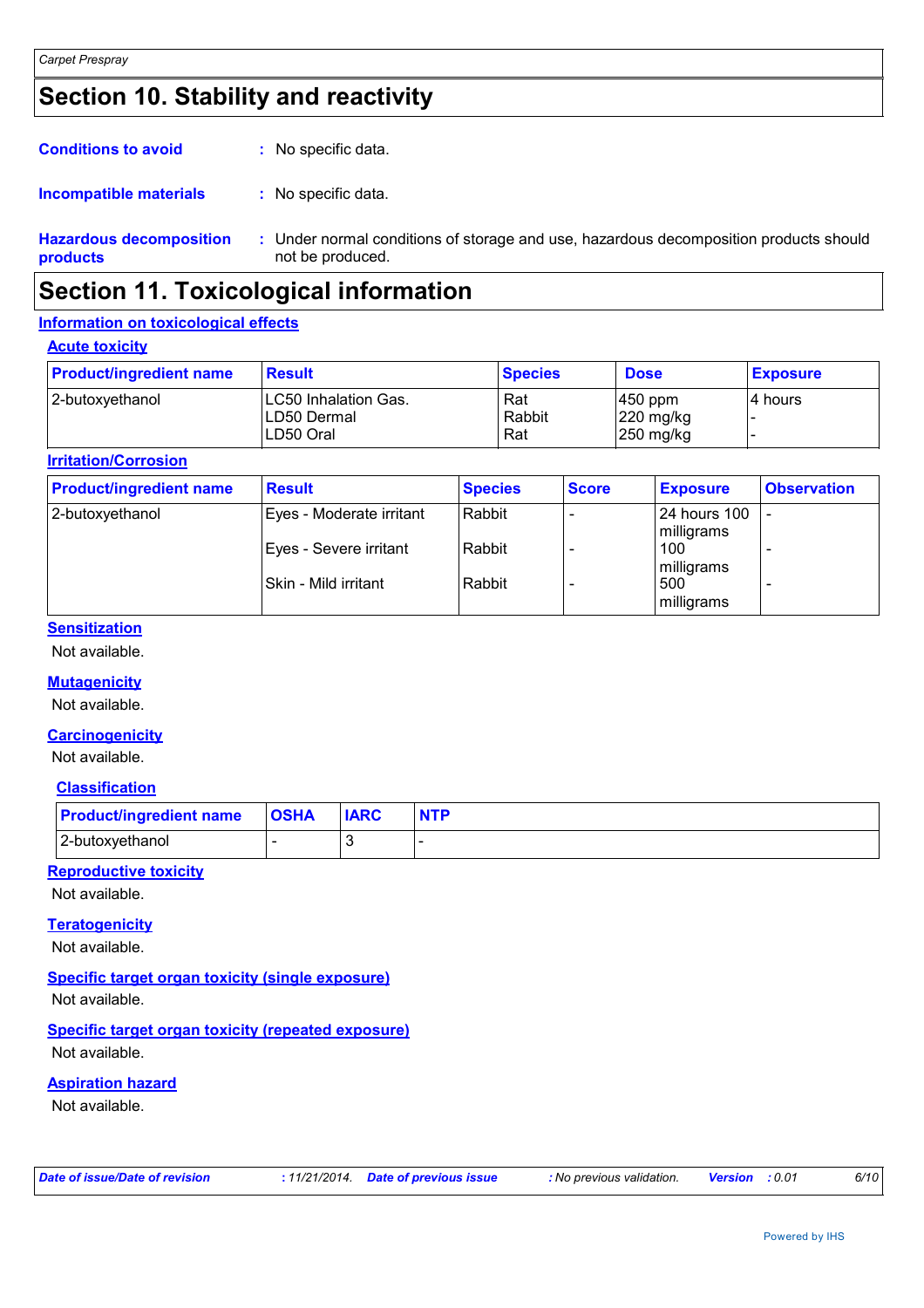## **Section 11. Toxicological information**

| <b>Information on the likely</b><br>routes of exposure    | : Not available                                                                          |
|-----------------------------------------------------------|------------------------------------------------------------------------------------------|
| <b>Potential acute health effects</b>                     |                                                                                          |
| <b>Eye contact</b>                                        | : No known significant effects or critical hazards.                                      |
| <b>Inhalation</b>                                         | : No known significant effects or critical hazards.                                      |
| <b>Skin contact</b>                                       | : No known significant effects or critical hazards.                                      |
| <b>Ingestion</b>                                          | : No known significant effects or critical hazards.                                      |
|                                                           | Symptoms related to the physical, chemical and toxicological characteristics             |
| <b>Eye contact</b>                                        | : No specific data.                                                                      |
| <b>Inhalation</b>                                         | : No specific data.                                                                      |
| <b>Skin contact</b>                                       | : No specific data.                                                                      |
| <b>Ingestion</b>                                          | : No specific data.                                                                      |
| <b>Short term exposure</b>                                | Delayed and immediate effects and also chronic effects from short and long term exposure |
| <b>Potential immediate</b><br>effects                     | : Not available                                                                          |
| <b>Potential delayed effects</b>                          | : Not available                                                                          |
| <b>Long term exposure</b>                                 |                                                                                          |
| <b>Potential immediate</b><br>effects                     | : Not available                                                                          |
| <b>Potential delayed effects</b>                          | : Not available                                                                          |
| <b>Potential chronic health effects</b><br>Not available. |                                                                                          |
| <b>General</b>                                            | : No known significant effects or critical hazards.                                      |
| <b>Carcinogenicity</b>                                    | : No known significant effects or critical hazards.                                      |
| <b>Mutagenicity</b>                                       | : No known significant effects or critical hazards.                                      |
| <b>Teratogenicity</b>                                     | : No known significant effects or critical hazards.                                      |
| <b>Developmental effects</b>                              | : No known significant effects or critical hazards.                                      |
| <b>Fertility effects</b>                                  | : No known significant effects or critical hazards.                                      |

#### **Numerical measures of toxicity**

#### **Acute toxicity estimates**

| <b>Route</b>       | <b>ATE value</b> |
|--------------------|------------------|
| Oral               | $13161.9$ mg/kg  |
| Dermal             | 12222.2 mg/kg    |
| Inhalation (gases) | 25000 ppm        |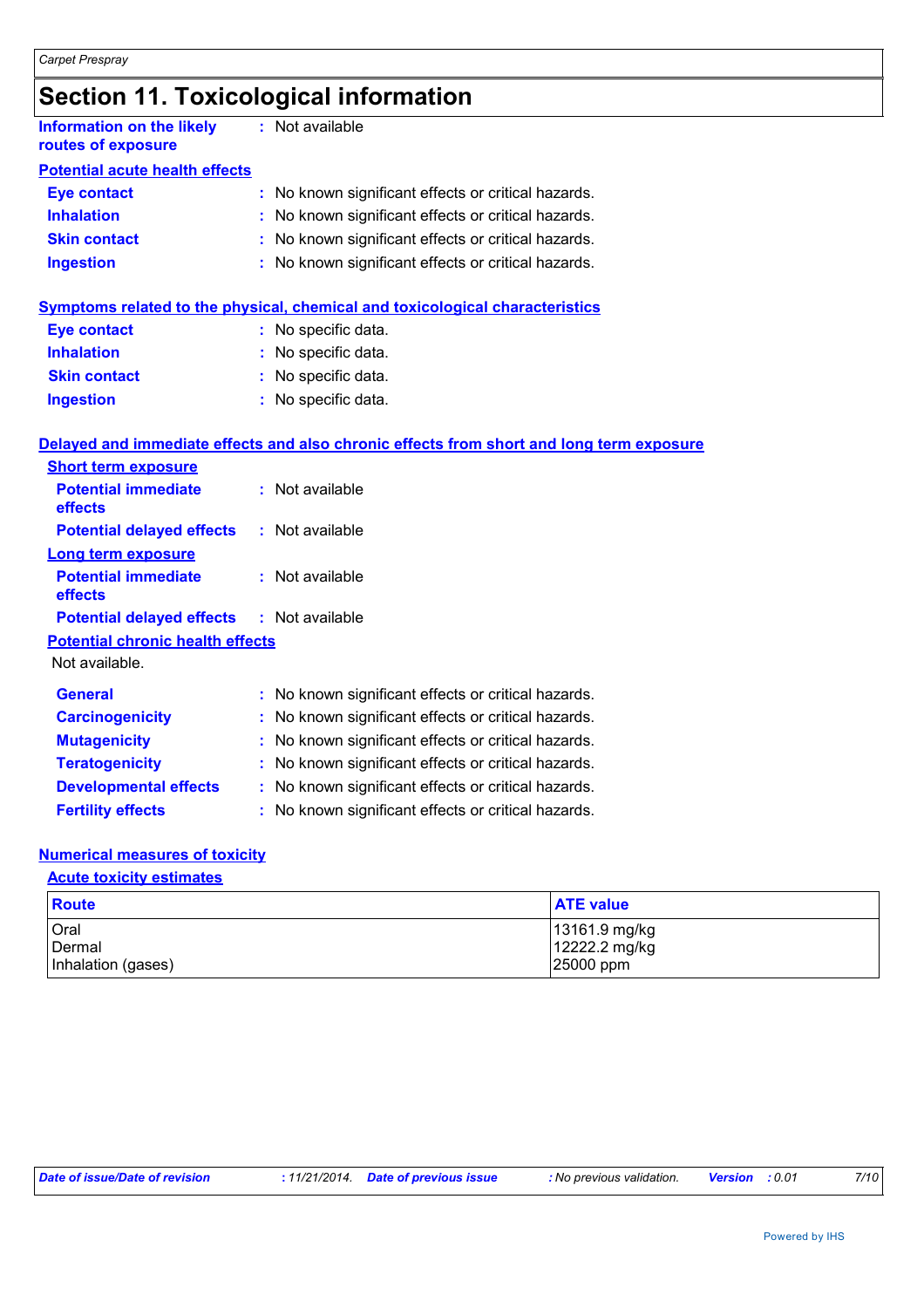## **Section 12. Ecological information**

#### **Toxicity**

| <b>Product/ingredient name</b> | <b>Result</b>                        | <b>Species</b>                | <b>Exposure</b> |
|--------------------------------|--------------------------------------|-------------------------------|-----------------|
| 2-butoxyethanol                | Acute EC50 1000 mg/l Fresh water     | Daphnia - Daphnia magna       | 48 hours        |
|                                | Acute LC50 800000 µg/l Marine water  | Crustaceans - Crangon crangon | 48 hours        |
|                                | Acute LC50 1250000 µg/l Marine water | Fish - Menidia beryllina      | 96 hours        |

#### **Persistence and degradability**

Not available.

#### **Bioaccumulative potential**

| <b>Product/ingredient name</b> | $\mathsf{LogP}_\mathsf{ow}$ | Potential |
|--------------------------------|-----------------------------|-----------|
| 2-butoxyethanol                | 0.81                        | low       |

#### **Mobility in soil**

| <i></i>                     |                 |
|-----------------------------|-----------------|
| <b>Soil/water partition</b> | : Not available |
| <b>coefficient (Koc)</b>    |                 |

**Other adverse effects** : No known significant effects or critical hazards.

### **Section 13. Disposal considerations**

The generation of waste should be avoided or minimized wherever possible. Disposal of this product, solutions and any by-products should at all times comply with the requirements of environmental protection and waste disposal legislation and any regional local authority requirements. Dispose of surplus and non-recyclable products via a licensed waste disposal contractor. Waste should not be disposed of untreated to the sewer unless fully compliant with the requirements of all authorities with jurisdiction. Waste packaging should be recycled. Incineration or landfill should only be considered when recycling is not feasible. This material and its container must be disposed of in a safe way. Empty containers or liners may retain some product residues. Avoid dispersal of spilled material and runoff and contact with soil, waterways, drains and sewers. **Disposal methods :**

### **Section 14. Transport information**

|                                        | <b>DOT Classification</b> | <b>IMDG</b>                                                | <b>IATA</b>                      |
|----------------------------------------|---------------------------|------------------------------------------------------------|----------------------------------|
| <b>UN number</b>                       | Not regulated             | Not regulated                                              | Not regulated                    |
| <b>UN proper shipping</b><br>name      |                           |                                                            |                                  |
| <b>Transport hazard</b><br>class(es)   | $\overline{\phantom{0}}$  | -                                                          | $\blacksquare$                   |
| <b>Packing group</b>                   |                           |                                                            | $\overline{\phantom{0}}$         |
| <b>Environmental</b><br><b>hazards</b> | No.                       | No.                                                        | No.                              |
| <b>Additional</b><br>information       |                           |                                                            |                                  |
| <b>Date of issue/Date of revision</b>  | : 11/21/2014.             | <b>Date of previous issue</b><br>: No previous validation. | 8/10<br>: 0.01<br><b>Version</b> |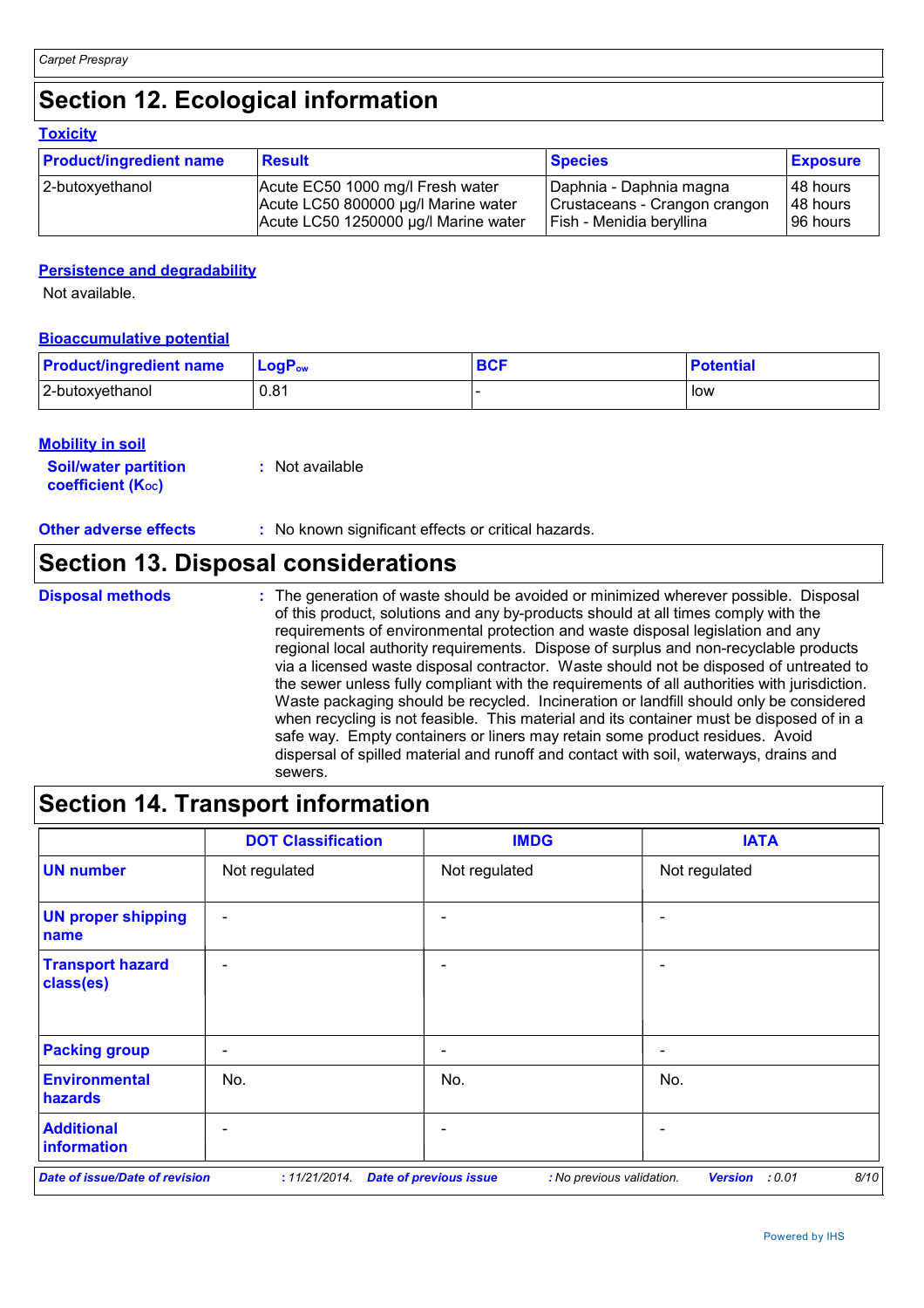### **Section 14. Transport information**

|                                 | Special precautions for user : Transport within user's premises: always transport in closed containers that are<br>upright and secure. Ensure that persons transporting the product know what to do in the<br>event of an accident or spillage. |  |
|---------------------------------|-------------------------------------------------------------------------------------------------------------------------------------------------------------------------------------------------------------------------------------------------|--|
| Transport in bulk according the | Not ovojlohlo                                                                                                                                                                                                                                   |  |

**Transport in bulk according to Annex II of MARPOL 73/78 and the IBC Code :** Not available.

### **Section 15. Regulatory information**

**U.S. Federal regulations : United States inventory (TSCA 8b)**: All components are listed or exempted.

**Clean Air Act Section 112 (b) Hazardous Air Pollutants (HAPs) :** Not listed

#### **SARA 311/312**

**Classification :** Not applicable

#### **Composition/information on ingredients**

| <b>Name</b>     | $\frac{9}{6}$ | <b>Fire</b> | <b>Sudden</b><br>hazard release of<br><b>pressure</b> | <b>Reactive</b> | <b>Immediate</b><br>(acute)<br>health<br>hazard | <b>Delayed</b><br>(chronic)<br>health<br>hazard |
|-----------------|---------------|-------------|-------------------------------------------------------|-----------------|-------------------------------------------------|-------------------------------------------------|
| 2-butoxyethanol | - 5           | Yes.        | No.                                                   | No.             | Yes.                                            | No.                                             |

#### **SARA 313**

|                                           | <b>Product name</b> | <b>CAS number</b> | $\frac{9}{6}$ |
|-------------------------------------------|---------------------|-------------------|---------------|
| <b>Form R - Reporting</b><br>requirements | 2-butoxyethanol     | 111-76-2          | 1.8           |

SARA 313 notifications must not be detached from the SDS and any copying and redistribution of the SDS shall include copying and redistribution of the notice attached to copies of the SDS subsequently redistributed.

#### **State regulations**

**International regulations**

**Canada inventory :** All components are listed or exempted.

### **Section 16. Other information**

**Hazardous Material Information System (U.S.A.)**



**Caution: HMIS® ratings are based on a 0-4 rating scale, with 0 representing minimal hazards or risks, and 4 representing significant hazards or risks Although HMIS® ratings are not required on SDSs under 29 CFR 1910. 1200, the preparer may choose to provide them. HMIS® ratings are to be used with a fully implemented HMIS® program. HMIS® is a registered mark of the National Paint & Coatings Association (NPCA). HMIS® materials may be purchased exclusively from J. J. Keller (800) 327-6868.**

**The customer is responsible for determining the PPE code for this material.**

#### **National Fire Protection Association (U.S.A.)**

| Date of issue/Date of revision<br>: 11/21/2014 Date of previous issue<br>No previous validation. <b>Version</b> : 0.01 | 9/10 |
|------------------------------------------------------------------------------------------------------------------------|------|
|------------------------------------------------------------------------------------------------------------------------|------|